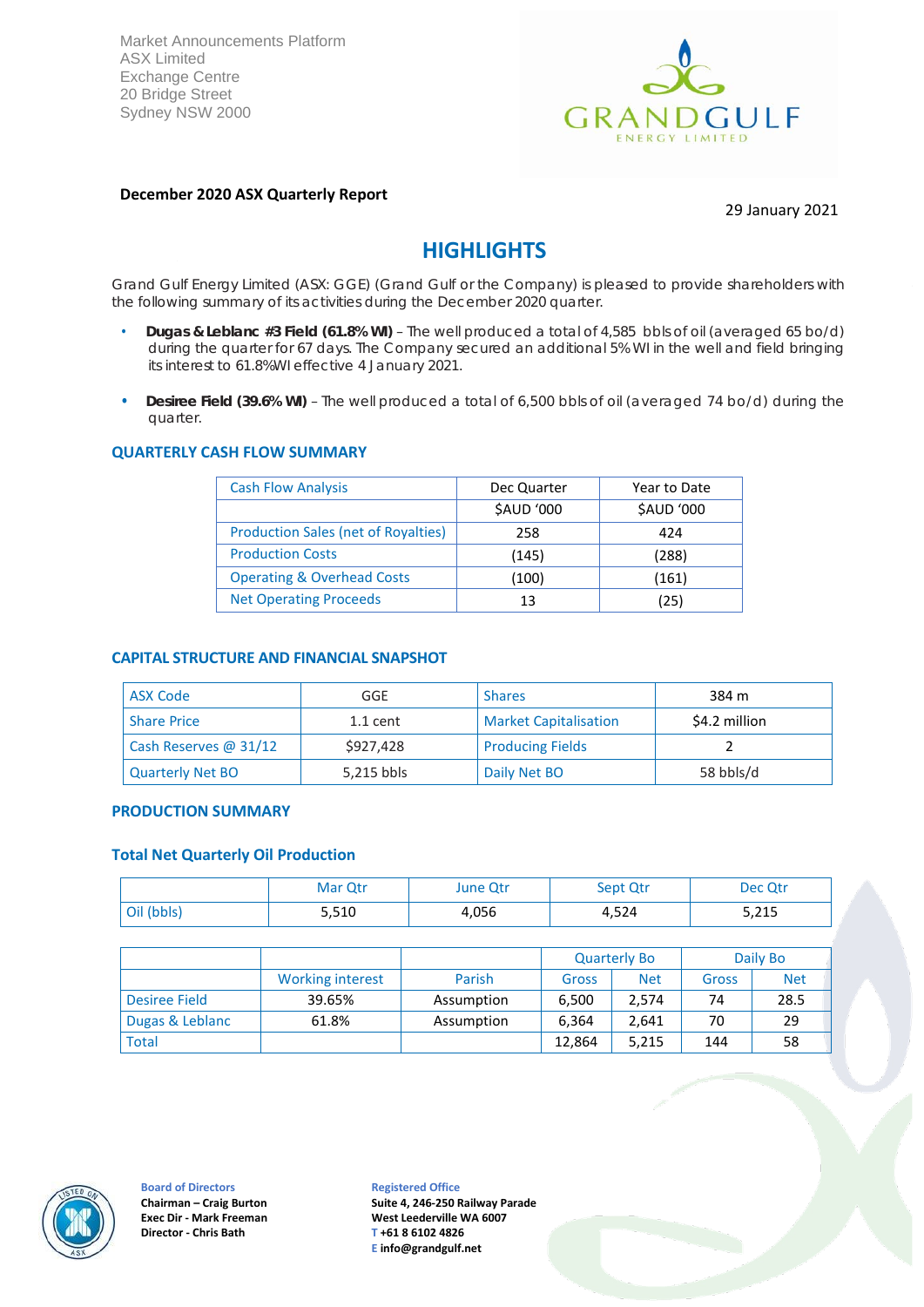



# **US Oil Price & Production Commentary**

The Company receives LLS (Louisiana Light) pricing per barrel which is currently (at 27 January 2021), US\$54.78 /bbl (\$A70.95/bbl). The graph below shows the relative trading of WTI vs LLS with LLS typically trading at a slight premium to WTI. Grand Gulf trading contracts are based on monthly average prices.



# **Desiree Field**

#### **Desiree, Assumption Parish, Louisiana, Non Operator 39.65%WI**

The Hensarling #1 well (Desiree Field) produced a total for the quarter of 6,500 barrels of oil. The well averaged 74 bo/d. The well has produced 623,793 barrels of oil to 31 December 2020.

The well continues to produce from the Cris R3 sands. Following depletion of the Cris R3 the well will be perforated in the Cris R2. Desiree remains a substantial asset to the Company with long term reserves and cash flow.

# **Dugas & Leblanc Field**

#### **Napoleonville- Dugas & Leblanc #3 Well, Assumption Parish, Louisiana, Non-Operator 61.8% WI**

The Company acquired an additional 5%WI in the D&L #3 well, facilities and leases on 4 January 2021 for US\$1,000. The well averaged 74 bo/d. The well has produced 356,515 barrels of oil to 31 December 2020.

The D&L#3 well (Dugas & Leblanc Field) produced a total for the quarter of 4,585 barrels of oil. The well was down for 4 days due to a power outage in November 2020. The D&L #3 well continues to outperform previous reserve estimates.

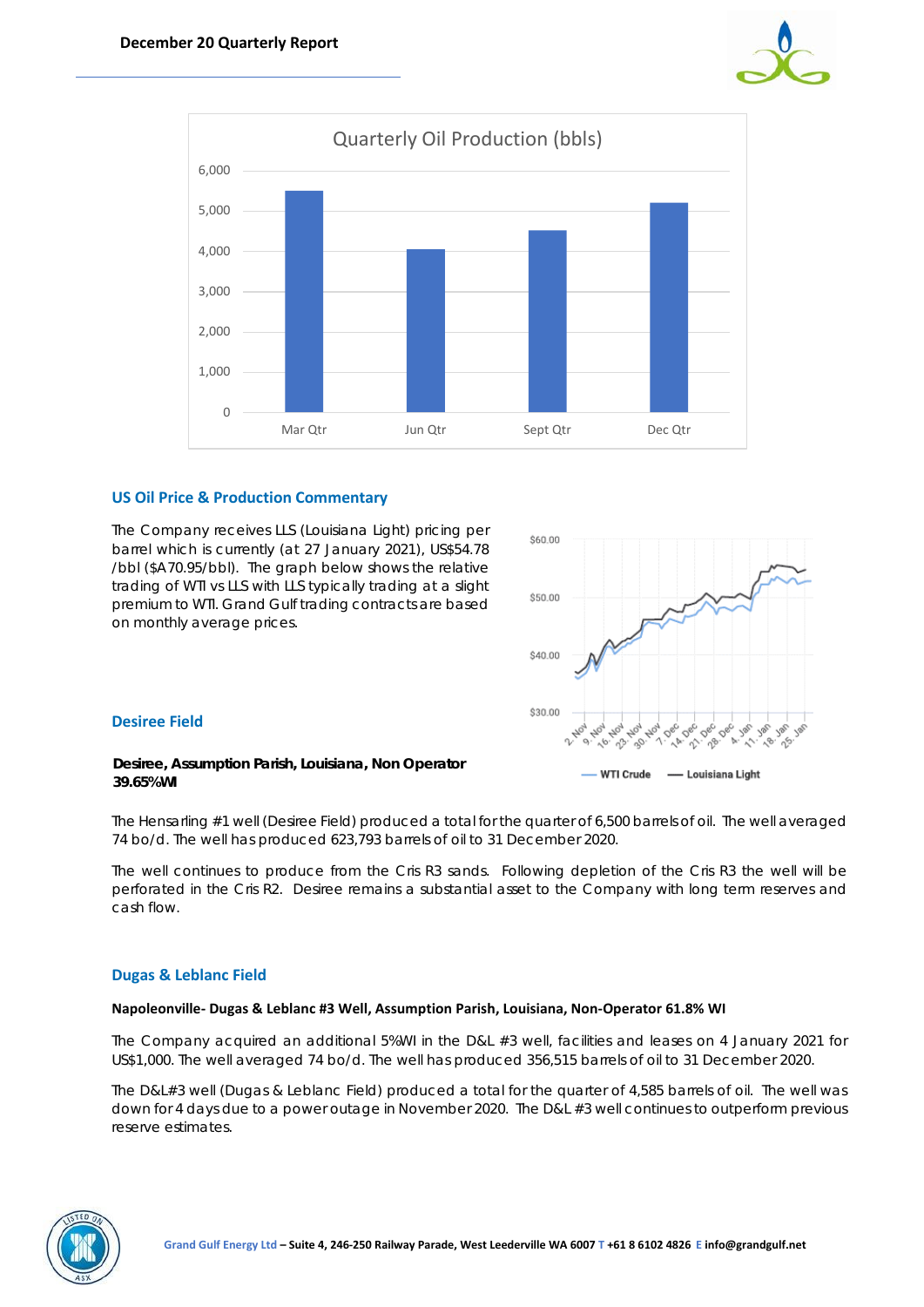

# **EXPLORATION AND DEVELOPMENT**

### **DJ Basin, Colorado, USA (66% WI)**

The Company has ~66% working interests in 355 net acres in Weld County.

During the quarter Baywater proposed two horizontal wells to be drilled on leases Grand Gulf had a 0.616% interest in. The Company sold the right to drill in these wells to a third party for A\$6,250.

#### **RELATED PARTY PAYMENTS**

During the quarter ended 31 December 2020, the Company made payments of \$30,000 to related parties and their associates. These payments relate to existing remuneration agreements with Directors.

### **LEASE SCHEDULE**

The Company provides the following Schedule of lease interest held for the quarter as at 31 2020 as required by ASX Listing Rule 5.3.

| Project         | Location                     | Lease                   | Interest at<br>Beginning of<br>the Quarter | Interest at the<br>end of the<br>Quarter |
|-----------------|------------------------------|-------------------------|--------------------------------------------|------------------------------------------|
| Dugas & Leblanc | Assumption Parish, Louisiana | CL-0110                 | 55.8%                                      | 55.8%                                    |
| Desiree/Louise  | Assumption Parish, Louisiana | CL-0130                 | 39.6/22.0%                                 | 39.6/22.0%                               |
| Desiree         | Assumption Parish, Louisiana | 12S14E52-031A (CI-0131) | 39.6%                                      | 39.6%                                    |
| Desiree         | Assumption Parish, Louisiana | 12S14E52-031B (CL-0131) | 39.6%                                      | 39.6%                                    |
| Desiree/Louise  | Assumption Parish, Louisiana | 12S14E52-001            | 39.6/22.0%                                 | 39.6/22.0%                               |
| Desiree/Louise  | Assumption Parish, Louisiana | 12S14E52-003            | 39.6/22.0%                                 | 39.6/22.0%                               |
| Desiree/Louise  | Assumption Parish, Louisiana | 12S14E52-005            | 39.6/22.0%                                 | 39.6/22.0%                               |
| Desiree/Louise  | Assumption Parish, Louisiana | 12S14E52-006            | 39.6/22.0%                                 | 39.6/22.0%                               |
| Desiree         | Assumption Parish, Louisiana | 12S14E52-008            | 39.6%                                      | 39.6%                                    |
| Desiree/Louise  | Assumption Parish, Louisiana | 12S14E52-009            | 39.6/22.0%                                 | 39.6/22.0%                               |
| Desiree/Louise  | Assumption Parish, Louisiana | 12S14E52-011            | 39.6/22.0%                                 | 39.6/22.0%                               |
| Desiree/Louise  | Assumption Parish, Louisiana | 12S14E52-013            | 39.6/22.0%                                 | 39.6/22.0%                               |
| Desiree/Louise  | Assumption Parish, Louisiana | 12S14E52-014            | 39.6/22.0%                                 | 39.6/22.0%                               |
| Desiree/Louise  | Assumption Parish, Louisiana | 12S14E52-015            | 39.6/22.0%                                 | 39.6/22.0%                               |
| Desiree/Louise  | Assumption Parish, Louisiana | 12S14E52-016            | 39.6/22.0%                                 | 39.6/22.0%                               |
| Desiree/Louise  | Assumption Parish, Louisiana | 12S14E52-019            | 39.6/22.0%                                 | 39.6/22.0%                               |
| Desiree         | Assumption Parish, Louisiana | 12S14E52-020            | 39.6%                                      | 39.6%                                    |
| Desiree/Louise  | Assumption Parish, Louisiana | 12S14E52-022A           | 39.6/22.0%                                 | 39.6/22.0%                               |
| Desiree/Louise  | Assumption Parish, Louisiana | 12S14E52-022B           | 39.6/22.0%                                 | 39.6/22.0%                               |
| Desiree/Louise  | Assumption Parish, Louisiana | 12S14E52-012            | 39.6/22.0%                                 | 39.6/22.0%                               |
| Desiree/Louise  | Assumption Parish, Louisiana | 12S14E52-002            | 39.6/22.0%                                 | 39.6/22.0%                               |
| Desiree/Louise  | Assumption Parish, Louisiana | 12S14E52-018            | 39.6/22.0%                                 | 39.6/22.0%                               |
| Desiree/Louise  | Assumption Parish, Louisiana | 12S14E52-021A           | 39.6/22.0%                                 | 39.6/22.0%                               |
| Desiree/Louise  | Assumption Parish, Louisiana | 12S14E52-021B           | 39.6/22.0%                                 | 39.6/22.0%                               |
| Desiree/Louise  | Assumption Parish, Louisiana | 12S14E52-024            | 39.6/22.0%                                 | 39.6/22.0%                               |
| Louise          | Assumption Parish, Louisiana | 12S14E52-025            | 39.6%                                      | 39.6%                                    |
| Desiree/Louise  | Assumption Parish, Louisiana | 12S14E52-026            | 39.6/22.0%                                 | 39.6/22.0%                               |
| Louise          | Assumption Parish, Louisiana | 12S14E52-028            | 22.0%                                      | 22.0%                                    |
| Louise          | Assumption Parish, Louisiana | 12S14E53-001            | 22.0%                                      | 22.0%                                    |
| Louise          | Assumption Parish, Louisiana | 12S14E53-002A           | 22.0%                                      | 22.0%                                    |
| Louise          | Assumption Parish, Louisiana | 12S14E53-002B           | 22.0%                                      | 22.0%                                    |
| Desiree/Louise  | Assumption Parish, Louisiana | 12S14E52-002C           | 39.6/22.0%                                 | 39.6/22.0%                               |
| Desiree/Louise  | Assumption Parish, Louisiana | 12S14E52-002D           | 39.6/22.0%                                 | 39.6/22.0%                               |

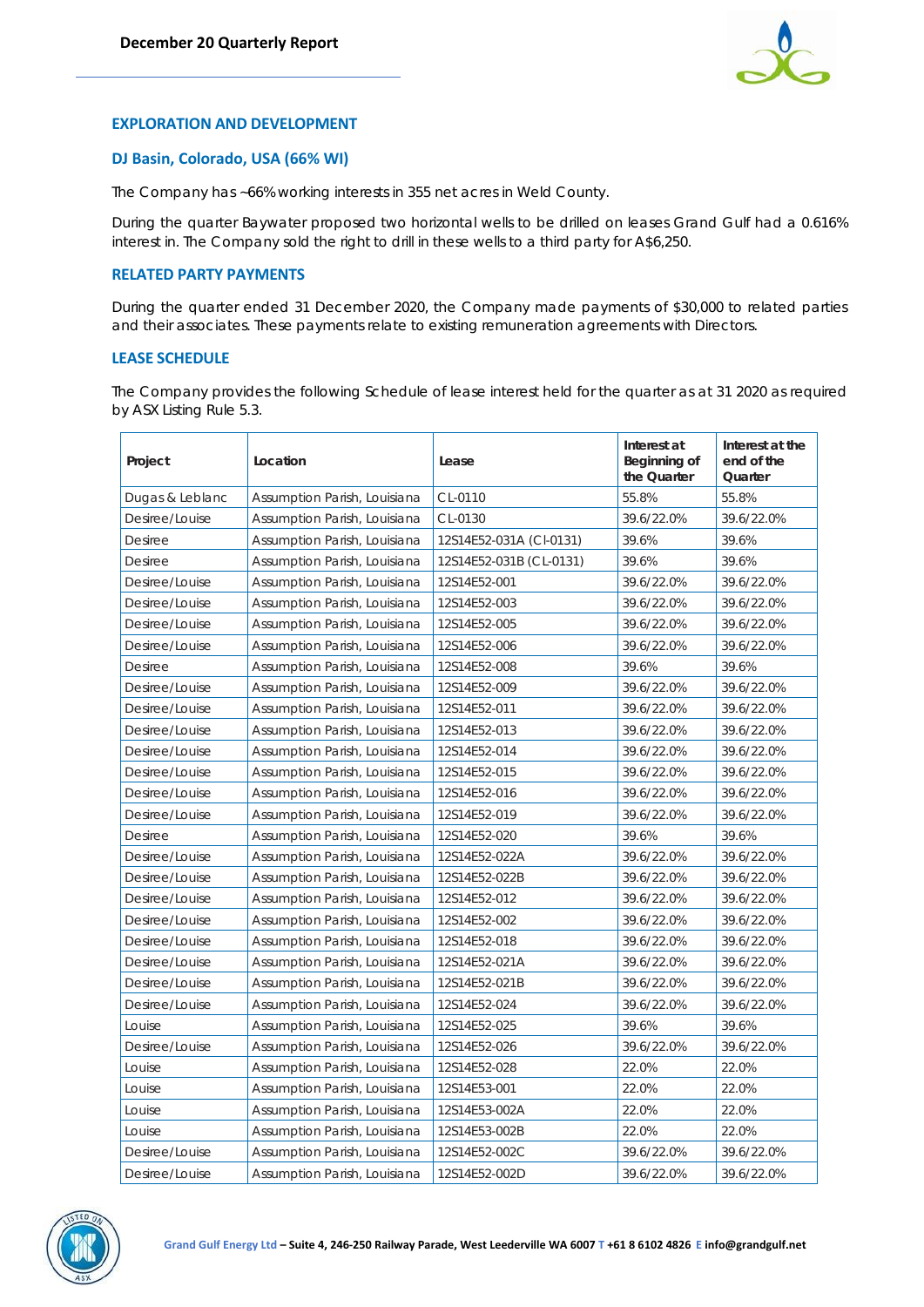

| Desiree/Louise | Assumption Parish, Louisiana | 12S14E52-002E                    | 39.6/22.0% | 39.6/22.0% |
|----------------|------------------------------|----------------------------------|------------|------------|
| Louise         | Assumption Parish, Louisiana | 12S14E53-003                     | 22.0%      | 22.0%      |
| Louise         | Assumption Parish, Louisiana | 12S14E53-004                     | 22.0%      | 22.0%      |
| Louise         | Assumption Parish, Louisiana | 12S14E53-005                     | 22.0%      | 22.0%      |
| Louise         | Assumption Parish, Louisiana | 12S14E53-006                     | 22.0%      | 22.0%      |
| Louise         | Assumption Parish, Louisiana | 12S14E53-007                     | 22.0%      | 22.0%      |
| <b>Desiree</b> | Assumption Parish, Louisiana | 12S14E52-032 (CL-0068 &<br>0.101 | 39.6%      | 39.6%      |
| Louise         | Assumption Parish, Louisiana | 12S14E52-029                     | 22.0%      | 22.0%      |
| Louise         | Assumption Parish, Louisiana | 12S14E52-030                     | 22.0%      | 22.0%      |
| DJ Basin       | Weld County, Colorado        | Lease A                          | 52.2%      | 52.2%      |
| DJ Basin       | Weld County, Colorado        | Lease B                          | 52.2%      | 52.2%      |
| DJ Basin       | Weld County, Colorado        | Lease C                          | 52.2%      | 52.2%      |

# *Forward Looking Statements*

This report contains forward looking statements that are subject to risk factors associated with resources businesses. It is believed that the expectations reflected in these statements are reasonable but they may be affected by a variety of variables and changes in underlying assumptions which could cause actual results or trends to differ materially, including but not limited to: price fluctuations, actual demand, currency fluctuations, drilling and production results, reserve estimates, loss of market, industry competition, environmental risks, physical risks, legislative, fiscal and regulatory developments, economic and financial market conditions in various countries and regions, political risks, project delay or advancement, approvals and cost estimates.

# *Competent Persons Statement*

The information contained in these statements has been compiled by Kevin James Kenning, Registered P.E. State of Texas #77656, who is a consultant of the Company, is qualified in accordance with ASX listing rule 5.11 and has consented to the publication of this report.

|  |  |  | <b>Oil and Gas Glossary</b> |
|--|--|--|-----------------------------|
|--|--|--|-----------------------------|

| B or b     | Prefix - Billions                  | BBL, BO, bbl or bo | Barrel of oil                                               |
|------------|------------------------------------|--------------------|-------------------------------------------------------------|
| MM or mm   | Prefix - Millions                  | <b>BOE</b> or boe  | Barrel of oil equivalent $(1 \text{ bbl} = 6 \text{ mscf})$ |
| M or m     | Prefix - Thousands                 | CF or cf           | Standard cubic feet                                         |
| / D        | Suffix – per day                   | BCF or bcf         | <b>Billion cubic feet</b>                                   |
| G          | Gas                                | $O$ or $O$         | Oil                                                         |
| Pi         | Petajoule                          | E or e             | Equivalent                                                  |
| EUR        | <b>Estimated Ultimate recovery</b> | C                  | Contingent Resources - 1C/2C/3C - low/most<br>likely/high   |
| WI         | Working Interest                   | <b>NRI</b>         | Net Revenue Interest (after royalty)                        |
| <b>PDP</b> | Proved Developed Producing         | 1P                 | Proved reserves                                             |
| <b>PUD</b> | Proved Undeveloped Producing       | 2P                 | Proved plus Probable reserves                               |
| IP24       | The peak oil rate over 24 hrs      | 3P                 | Proved plus Probable plus Possible reserves                 |

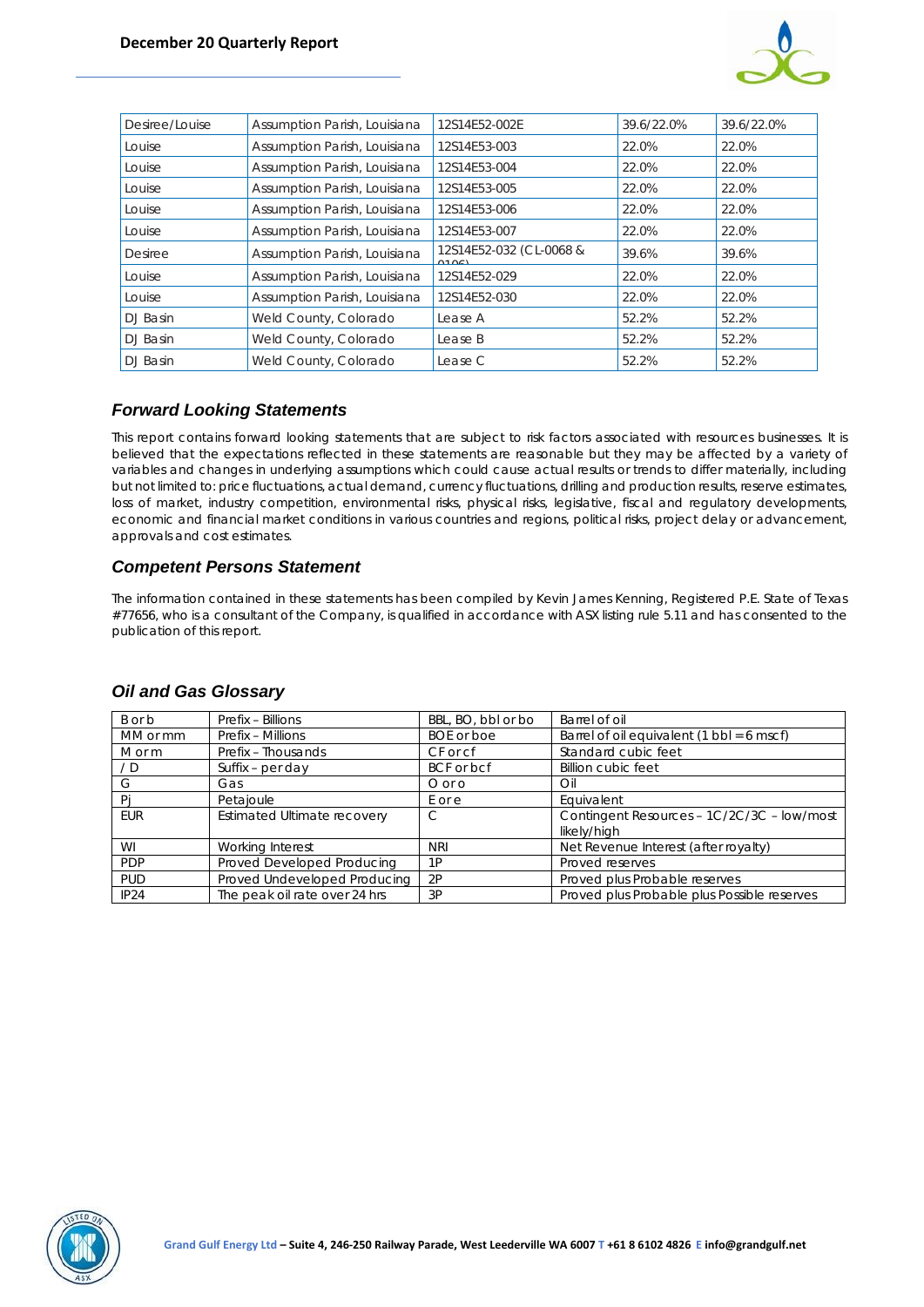# **Appendix 5B**

# **Mining exploration entity or oil and gas exploration entity quarterly cash flow report**

Name of entity

GRAND GULF ENERGY LTD

ABN Quarter ended ("current quarter")

22 073 653 175 31 December 2020

|     | <b>Consolidated statement of cash flows</b>       | <b>Current quarter</b><br>\$A'000 | Year to date<br>$(3$ months)<br>\$A'000 |
|-----|---------------------------------------------------|-----------------------------------|-----------------------------------------|
| 1.  | Cash flows from operating activities              |                                   |                                         |
| 1.1 | Receipts from customers                           | 258                               | 424                                     |
| 1.2 | Payments for                                      |                                   |                                         |
|     | exploration & evaluation<br>(a)                   | (11)                              | 5                                       |
|     | development<br>(b)                                |                                   | (1)                                     |
|     | (c)<br>production                                 | (145)                             | (288)                                   |
|     | staff costs<br>(d)                                | (34)                              | (72)                                    |
|     | administration and corporate costs<br>(e)         | (66)                              | (89)                                    |
| 1.3 | Dividends received (see note 3)                   |                                   |                                         |
| 1.4 | Interest received                                 |                                   |                                         |
| 1.5 | Interest and other costs of finance paid          |                                   |                                         |
| 1.6 | Income taxes paid                                 |                                   |                                         |
| 1.7 | Government grants and tax incentives              |                                   |                                         |
| 1.8 | Other (provide details if material)               |                                   |                                         |
| 1.9 | Net cash from / (used in) operating<br>activities | $\mathbf{2}$                      | (16)                                    |

|     |     | Cash flows from investing activities |   |
|-----|-----|--------------------------------------|---|
| 2.1 |     | Payments to acquire or for:          |   |
|     | (a) | entities                             |   |
|     | (b) | tenements                            | - |
|     | (c) | property, plant and equipment        | - |
|     | (d) | exploration & evaluation             | - |
|     | (e) | investments                          | - |
|     |     | other non-current assets             | - |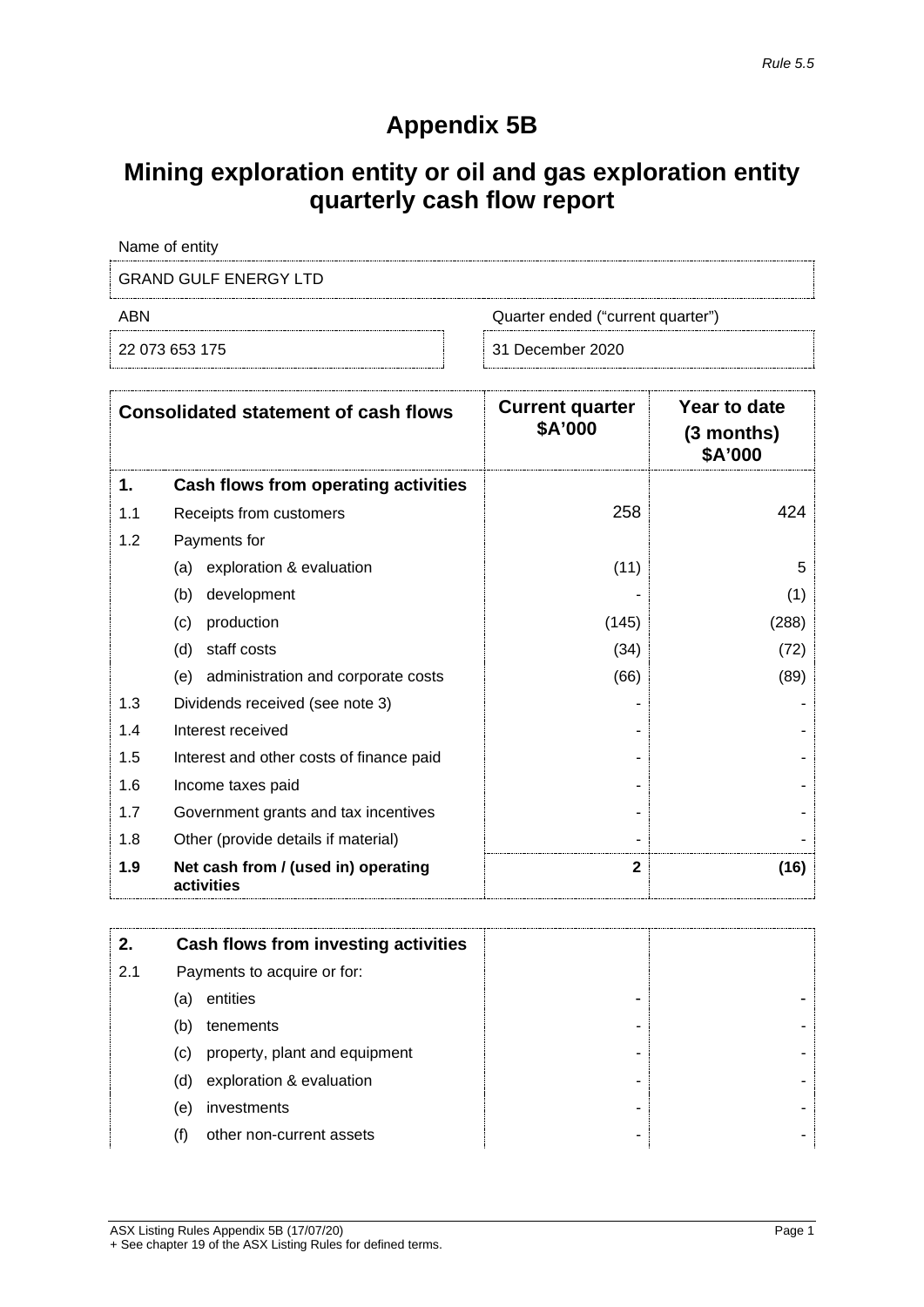|     | <b>Consolidated statement of cash flows</b>       | <b>Current quarter</b><br>\$A'000 | Year to date<br>$(3$ months)<br><b>\$A'000</b> |
|-----|---------------------------------------------------|-----------------------------------|------------------------------------------------|
| 2.2 | Proceeds from the disposal of:                    |                                   |                                                |
|     | entities<br>(a)                                   |                                   |                                                |
|     | (b)<br>tenements                                  |                                   |                                                |
|     | property, plant and equipment<br>(c)              |                                   |                                                |
|     | (d)<br>investments                                |                                   |                                                |
|     | other non-current assets<br>(e)                   |                                   |                                                |
| 2.3 | Cash flows from loans to other entities           |                                   |                                                |
| 2.4 | Dividends received (see note 3)                   |                                   |                                                |
| 2.5 | Other (provide details if material)               |                                   |                                                |
| 2.6 | Net cash from / (used in) investing<br>activities |                                   |                                                |

| 3.   | Cash flows from financing activities                                                       |  |
|------|--------------------------------------------------------------------------------------------|--|
| 3.1  | Proceeds from issues of equity securities<br>(excluding convertible debt securities)       |  |
| 3.2  | Proceeds from issue of convertible debt<br>securities                                      |  |
| 3.3  | Proceeds from exercise of options                                                          |  |
| 3.4  | Transaction costs related to issues of equity<br>securities or convertible debt securities |  |
| 3.5  | Proceeds from borrowings                                                                   |  |
| 3.6  | Repayment of borrowings                                                                    |  |
| 3.7  | Transaction costs related to loans and<br>borrowings                                       |  |
| 3.8  | Dividends paid                                                                             |  |
| 3.9  | Other (provide details if material)                                                        |  |
| 3.10 | Net cash from / (used in) financing<br>activities                                          |  |

|     | Net increase / (decrease) in cash and<br>cash equivalents for the period |     |       |
|-----|--------------------------------------------------------------------------|-----|-------|
| 4.1 | Cash and cash equivalents at beginning of<br>period                      | 986 | 1 035 |
|     | Net cash from / (used in) operating<br>activities (item 1.9 above)       |     | 16    |
| 4.3 | Net cash from / (used in) investing activities<br>(item 2.6 above)       |     |       |
| 4.4 | Net cash from / (used in) financing activities<br>(item 3.10 above)      |     |       |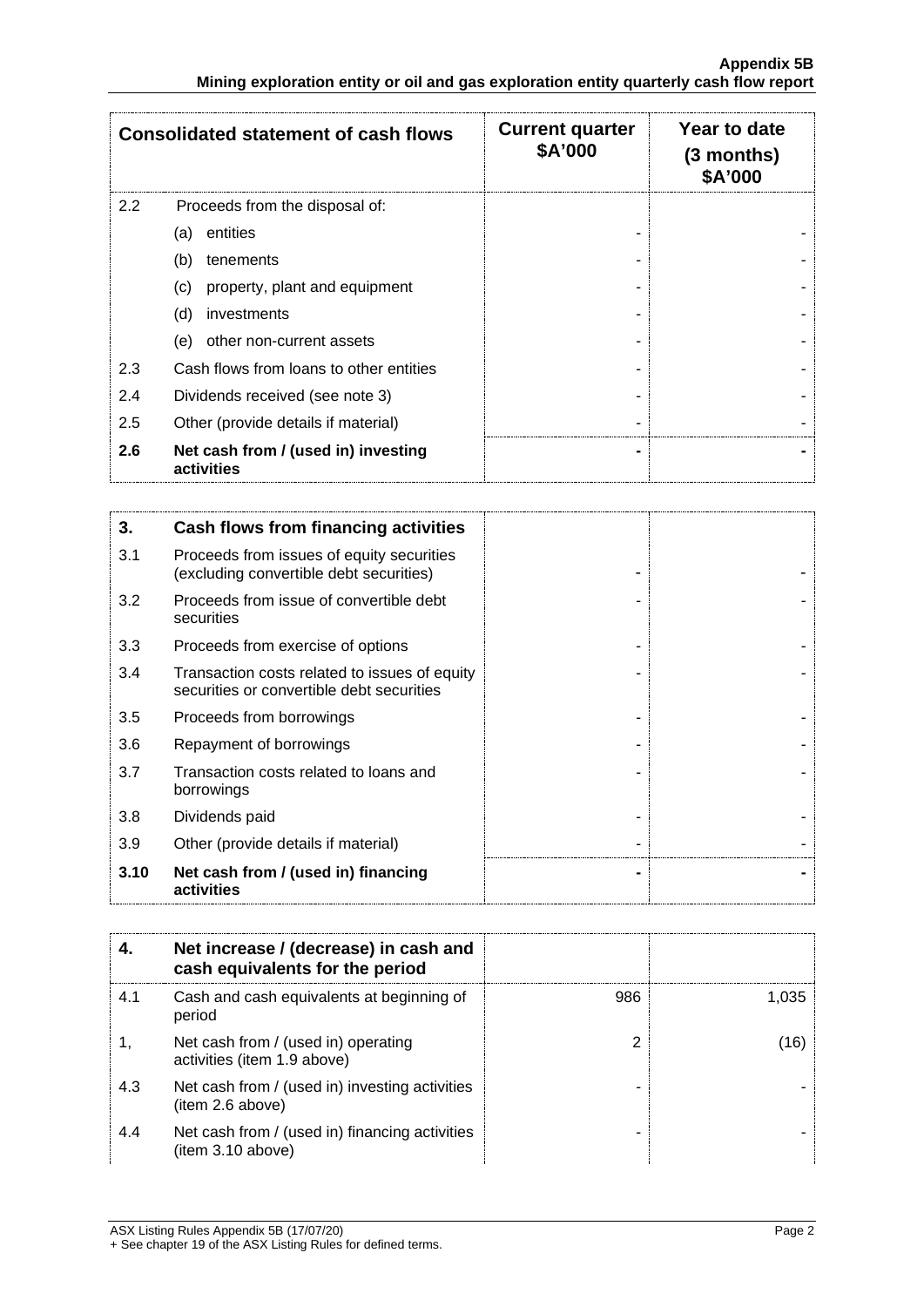|     | <b>Consolidated statement of cash flows</b>          | <b>Current quarter</b><br>\$A'000 | Year to date<br>$(3$ months)<br><b>\$A'000</b> |
|-----|------------------------------------------------------|-----------------------------------|------------------------------------------------|
| 4.5 | Effect of movement in exchange rates on<br>cash held |                                   |                                                |
| 4.6 | Cash and cash equivalents at end of<br>period        | 928                               |                                                |

| 5.  | Reconciliation of cash and cash<br>equivalents<br>at the end of the quarter (as shown in the<br>consolidated statement of cash flows) to the<br>related items in the accounts | <b>Current quarter</b><br>\$A'000 | <b>Previous quarter</b><br>\$A'000 |
|-----|-------------------------------------------------------------------------------------------------------------------------------------------------------------------------------|-----------------------------------|------------------------------------|
| 5.1 | Bank balances                                                                                                                                                                 | 928                               | 986                                |
| 5.2 | Call deposits                                                                                                                                                                 |                                   |                                    |
| 5.3 | <b>Bank overdrafts</b>                                                                                                                                                        |                                   |                                    |
| 5.4 | Other (provide details)                                                                                                                                                       |                                   |                                    |
| 5.5 | Cash and cash equivalents at end of<br>quarter (should equal item 4.6 above)                                                                                                  | 928                               | 986                                |

|                                                                                                                                                             | Payments to related parties of the entity and their<br>associates                          | <b>Current quarter</b><br><b>\$A'000</b> |
|-------------------------------------------------------------------------------------------------------------------------------------------------------------|--------------------------------------------------------------------------------------------|------------------------------------------|
| 6.1                                                                                                                                                         | Aggregate amount of payments to related parties and their<br>associates included in item 1 |                                          |
| 62                                                                                                                                                          | Aggregate amount of payments to related parties and their<br>associates included in item 2 |                                          |
| Note: if any amounts are shown in items 6.1 or 6.2, your quarterly activity report must include a description of, and an<br>explanation for, such payments. |                                                                                            |                                          |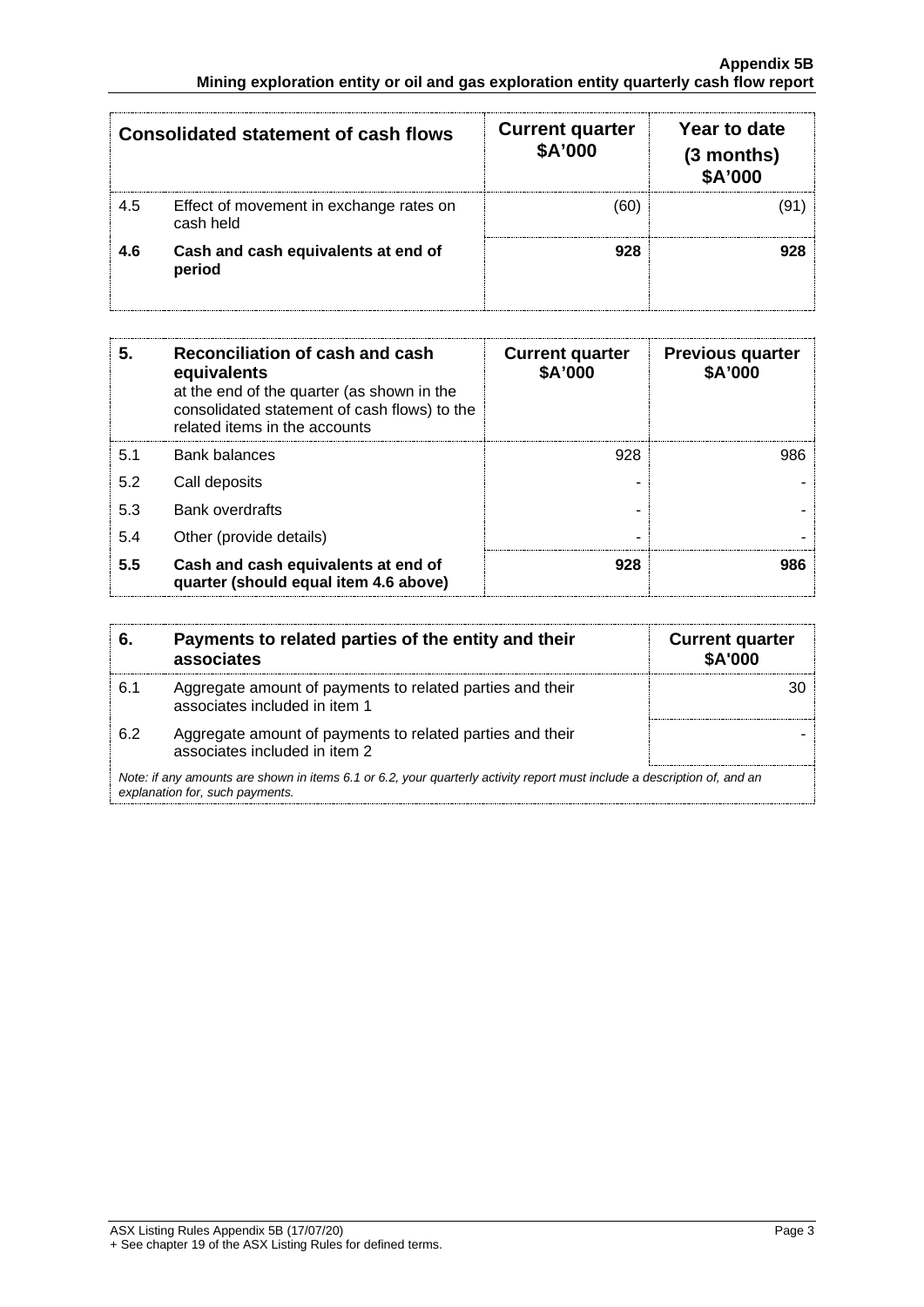#### **Appendix 5B Mining exploration entity or oil and gas exploration entity quarterly cash flow report**

| 7.                                                                                                                                                                                                                                                                                                                                                          | <b>Financing facilities</b><br>Note: the term "facility' includes all forms of financing<br>arrangements available to the entity.<br>Add notes as necessary for an understanding of the<br>sources of finance available to the entity. | <b>Total facility</b><br>amount at quarter<br>end<br>\$A'000 | Amount drawn at<br>quarter end<br>\$A'000 |
|-------------------------------------------------------------------------------------------------------------------------------------------------------------------------------------------------------------------------------------------------------------------------------------------------------------------------------------------------------------|----------------------------------------------------------------------------------------------------------------------------------------------------------------------------------------------------------------------------------------|--------------------------------------------------------------|-------------------------------------------|
| 7.1                                                                                                                                                                                                                                                                                                                                                         | Loan facilities                                                                                                                                                                                                                        |                                                              |                                           |
| 7.2                                                                                                                                                                                                                                                                                                                                                         | Credit standby arrangements                                                                                                                                                                                                            |                                                              |                                           |
| 7.3                                                                                                                                                                                                                                                                                                                                                         | Other (please specify)                                                                                                                                                                                                                 |                                                              |                                           |
| 7.4                                                                                                                                                                                                                                                                                                                                                         | <b>Total financing facilities</b>                                                                                                                                                                                                      |                                                              |                                           |
| 7.5                                                                                                                                                                                                                                                                                                                                                         | Unused financing facilities available at quarter end                                                                                                                                                                                   |                                                              |                                           |
| 7.6<br>Include in the box below a description of each facility above, including the lender, interest<br>rate, maturity date and whether it is secured or unsecured. If any additional financing<br>facilities have been entered into or are proposed to be entered into after quarter end,<br>include a note providing details of those facilities as well. |                                                                                                                                                                                                                                        |                                                              |                                           |
|                                                                                                                                                                                                                                                                                                                                                             |                                                                                                                                                                                                                                        |                                                              |                                           |

| 8.                                                                                                                                                                                                                              | Estimated cash available for future operating activities                                                                                                                                                                        | \$A'000 |  |
|---------------------------------------------------------------------------------------------------------------------------------------------------------------------------------------------------------------------------------|---------------------------------------------------------------------------------------------------------------------------------------------------------------------------------------------------------------------------------|---------|--|
| 8.1                                                                                                                                                                                                                             | Net cash from / (used in) operating activities (item 1.9)                                                                                                                                                                       | 2       |  |
| 8.2                                                                                                                                                                                                                             | (Payments for exploration & evaluation classified as investing<br>activities) (item $2.1(d)$ )                                                                                                                                  |         |  |
| 8.3                                                                                                                                                                                                                             | Total relevant outgoings (item $8.1 +$ item $8.2$ )                                                                                                                                                                             | 2       |  |
| 8.4                                                                                                                                                                                                                             | Cash and cash equivalents at quarter end (item 4.6)                                                                                                                                                                             | 928     |  |
| 8.5                                                                                                                                                                                                                             | Unused finance facilities available at quarter end (item 7.5)                                                                                                                                                                   |         |  |
| 8.6                                                                                                                                                                                                                             | Total available funding (item $8.4 +$ item $8.5$ )                                                                                                                                                                              | 928     |  |
| Estimated quarters of funding available (item 8.6 divided by<br>8.7<br>item $8.3$ )                                                                                                                                             |                                                                                                                                                                                                                                 | 464     |  |
|                                                                                                                                                                                                                                 | Note: if the entity has reported positive relevant outgoings (ie a net cash inflow) in item 8.3, answer item 8.7 as "N/A".<br>Otherwise, a figure for the estimated guarters of funding available must be included in item 8.7. |         |  |
| 8.8<br>If item 8.7 is less than 2 quarters, please provide answers to the following questions:                                                                                                                                  |                                                                                                                                                                                                                                 |         |  |
|                                                                                                                                                                                                                                 | 8.8.1<br>Does the entity expect that it will continue to have the current level of net operating<br>cash flows for the time being and, if not, why not?                                                                         |         |  |
|                                                                                                                                                                                                                                 | Answer:                                                                                                                                                                                                                         |         |  |
| 8.8.2<br>Has the entity taken any steps, or does it propose to take any steps, to raise further<br>cash to fund its operations and, if so, what are those steps and how likely does it<br>believe that they will be successful? |                                                                                                                                                                                                                                 |         |  |
|                                                                                                                                                                                                                                 |                                                                                                                                                                                                                                 |         |  |

Answer: